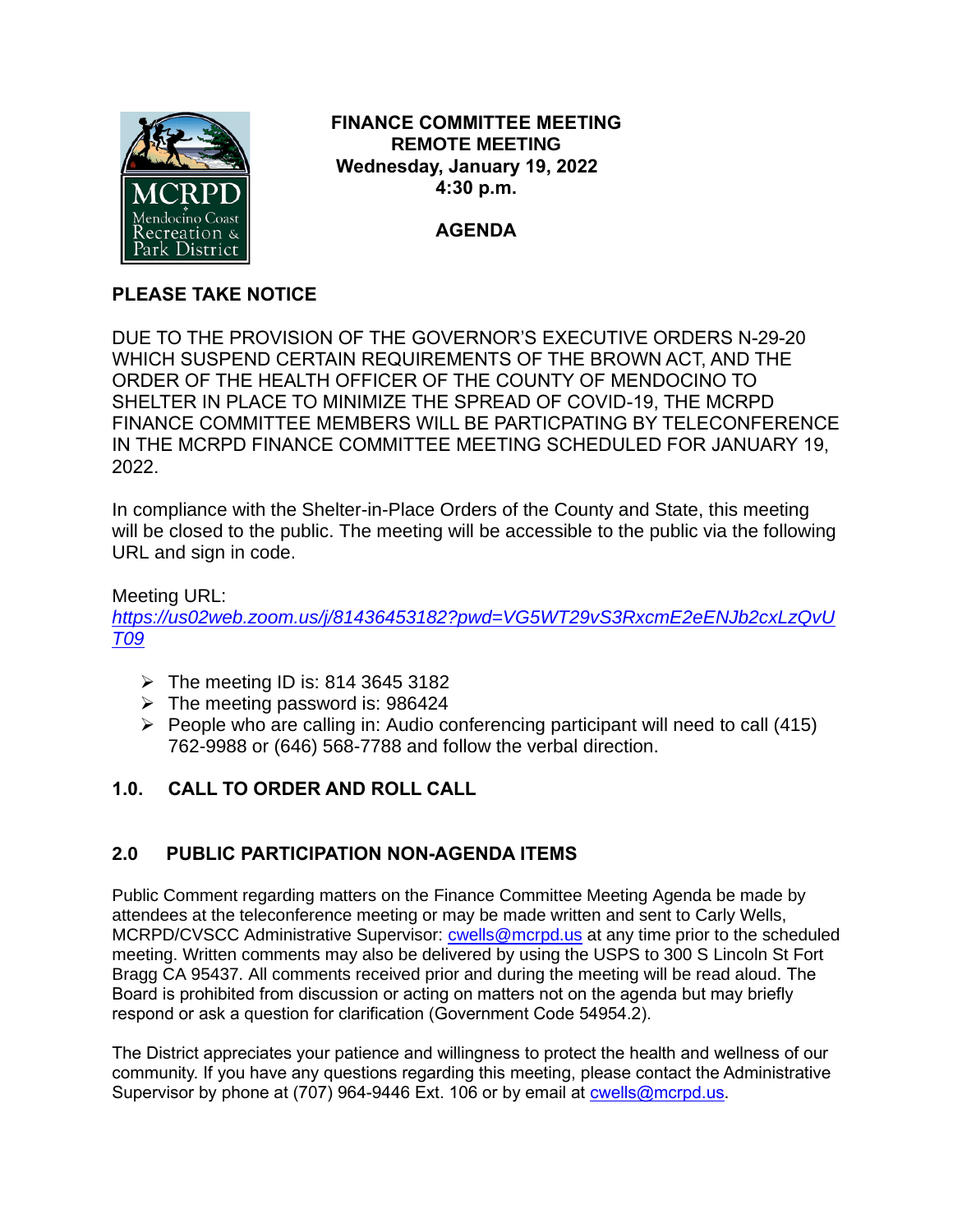#### **3.0 INFORMATION/DISCUSSION**

- 3.1 MCRPD Financial Statement November 2021
- 3.2 CVSCC Financial Statement November 2021
- 3.3 MCRPD Check Register November 2021
- 3.4 CVSCC Check Register November 2021

## **4.0 ADJOURNMENT**

### NOTICE TO THE PUBLIC

All disabled persons requesting disability related modifications for accommodations including auxiliary aids or service may make such a request in order to ensure full participation in a MCRPD public meeting. Such a request should be made to Moneque Wooden, District Business Manager, 300 South Lincoln St., Fort Bragg, CA 95437.

*PLEASE NOTE:* At least 48 hours in advance of standing committee meetings, agendas are posted at the District Office, C. V. Starr Community Center, 300 South Lincoln Street, Fort Bragg, California and at mendocoastrec.org; and emailed to individuals upon request and to the Fort Bragg Advocate and Mendocino Beacon.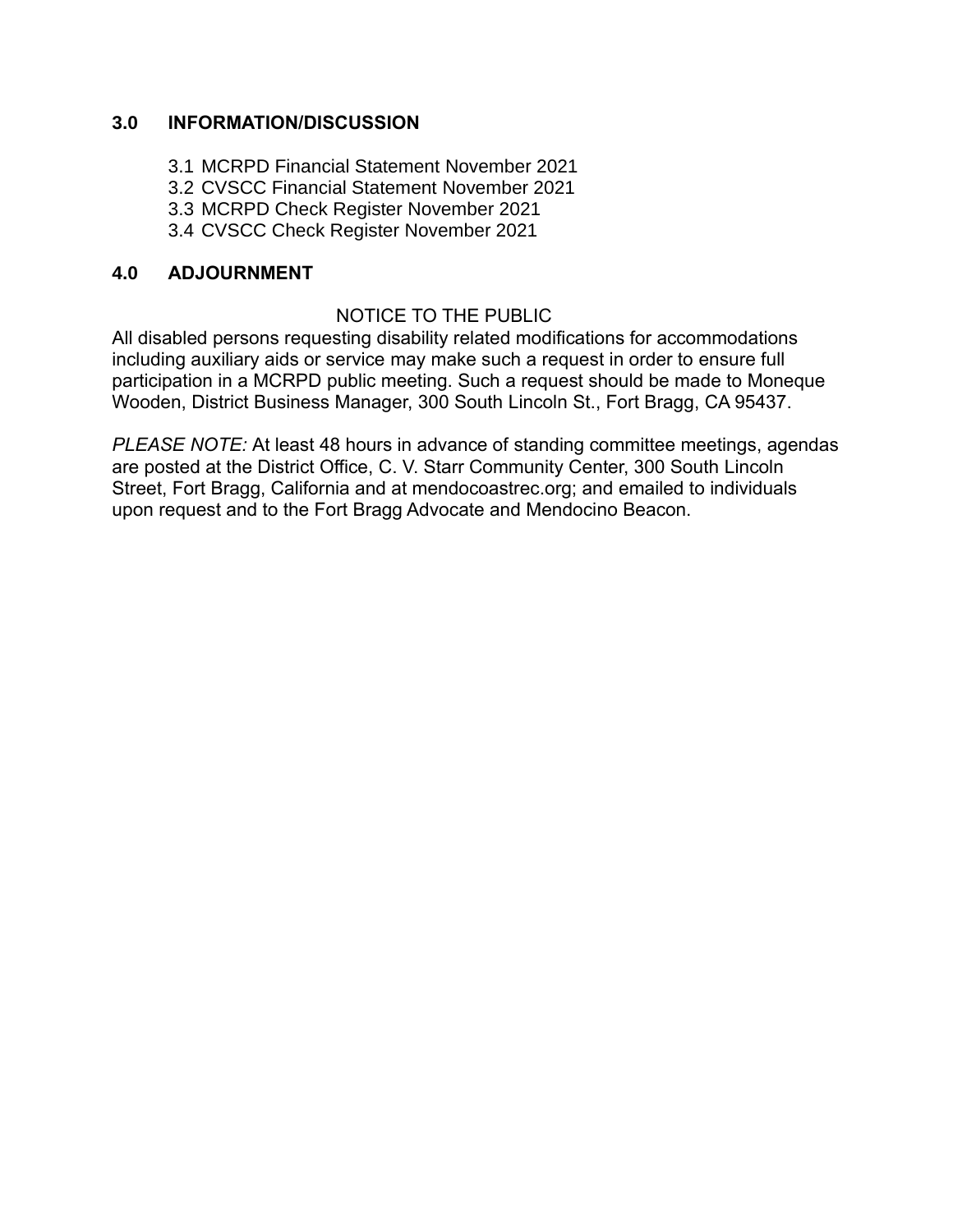#### Mendocino Coast Recreation and Park District **Page 1** and Page 1 and Page 1 and Page 1 and Page 1 and Page 1 and Page 1 and Page 1 and Page 1 and Page 1 and Page 1 and Page 1 and Page 1 and Page 1 and Page 1 and Page 1 and Income Statement with Budget Comparison Month Ending November 30, 2021

|                                |                |                                | Current                |                                           |           |                                            |                                   |           |
|--------------------------------|----------------|--------------------------------|------------------------|-------------------------------------------|-----------|--------------------------------------------|-----------------------------------|-----------|
| Description                    |                | <b>Current Month</b><br>Actual | Month<br><b>Budget</b> | <b>Current Month</b><br><b>Difference</b> | Actual    | Year to Date Year to Date<br><b>Budget</b> | Year to Date<br><b>Difference</b> | Available |
|                                |                |                                |                        | favorable /<br>(unfavorable)              |           |                                            | favorable /<br>(unfavorable)      |           |
| <b>Operating Revenue</b>       |                |                                |                        |                                           |           |                                            |                                   |           |
| Enrichment                     | 1              | 1,200                          | 2,879                  | (1,679)                                   | 1,200     | 8,122                                      | (6, 922)                          | 49,456    |
| <b>Youth Sports</b>            | 2              | 5,725                          | 4,723                  | 1,002                                     | 6,391     | 5,873                                      | 518                               | 3,242     |
| <b>Special Events</b>          | 3              |                                | 9,647                  | (9,647)                                   | 10,499    | 9,647                                      | 852                               | 1,898     |
| <b>Adult Sports</b>            | 4              | $\overline{\phantom{a}}$       | 1,200                  | (1,200)                                   | 338       | 1,470                                      | (1, 133)                          | 13,618    |
| Drop In                        | 5              | 870                            | 1,125                  | (255)                                     | 3,863     | 4,191                                      | (328)                             | 7,424     |
| Other Income                   | 6              | 2,960                          | 1,387                  | 1,573                                     | 7,540     | 5,376                                      | 2,164                             | 7,382     |
| <b>Total Revenue</b>           |                | 10,755                         | 20,961                 | (10, 206)                                 | 29,830    | 34,679                                     | (4, 849)                          | 83,020    |
| <b>Other Revenues</b>          |                |                                |                        |                                           |           |                                            |                                   |           |
| Property Tax                   | $\overline{7}$ |                                |                        |                                           | 22,706    |                                            | 22,706                            | 301,622   |
| <b>Total Other Revenue</b>     |                |                                |                        |                                           | 22,706    |                                            | 22,706                            | 301,622   |
| <b>Total Revenues</b>          |                | 10,755                         | 20,961                 | (10, 206)                                 | 52,537    | 34,679                                     | 17,858                            | 384,642   |
| <b>Operating Expense</b>       |                |                                |                        |                                           |           |                                            |                                   |           |
| <b>Wages and Benefits</b>      | 8              | 21,228                         | 26,154                 | 4,926                                     | 112,943   | 130,768                                    | 17,824                            | 292,243   |
| Programs                       | 9              | 27                             | 500                    | 473                                       | 875       | 1,300                                      | 425                               | 2,546     |
| Sports 10                      |                | 0                              | 0                      |                                           | 124       | 1,930                                      | 1,806                             | 9,598     |
| Marketing 11                   |                | 0                              | 0                      | $\mathsf 0$                               | 456       | 1,084                                      | 628                               | 2,570     |
| Operations 12                  |                | 4,634                          | 5,496                  | 862                                       | 19,393    | 21,750                                     | 2,357                             | 68,617    |
| Events 13                      |                | 51                             | 156                    | 105                                       | 7,387     | 4,024                                      | (3, 363)                          | 4,274     |
| Other Expenses 14              |                | $\mathbf 0$                    | 0                      |                                           | 1,832     | 2,201                                      | 369                               | 7,928     |
| <b>Total Operating Expense</b> |                | 25,940                         | 32,306                 | 6,366                                     | 143,010   | 163,057                                    | 20,047                            | 387,775   |
| <b>Other Expenses</b>          |                |                                |                        |                                           |           |                                            |                                   |           |
| Area Funding Grant 15          |                |                                |                        |                                           |           |                                            |                                   | 2,500     |
| Total Other Income / Expense   |                |                                |                        |                                           |           |                                            |                                   | 2.500     |
| <b>Total Expenses</b>          |                | 25,940                         | 32,306                 | 6,366                                     | 143,010   | 163,057                                    | 20,047                            | 390,275   |
| Net Revenue (Expense)          |                | (15, 184)                      | (11, 344)              | (16, 572)                                 | (90, 474) | (128, 378)                                 | (2, 189)                          | (5,634)   |
|                                |                |                                |                        |                                           |           |                                            |                                   |           |

Footnotes 1

2 Enrichment is under for the month and year due to not being able to run the programs as in years past.

3 Special Events is under for the month due to not having the Aquathon and Silent Auction as in years past.

4 Adult Sports are under for the month due to not having Men's Basketball League as in years past.

5 Drop In Revenues are under for the month due lower than anticipated attenddance to Skate Night.

Other Income is over for the month due to obtaining Coast Youth Basketball T-Shirt Sponsorships.

6 7

8 Wages and Benefits are under for the month due to staffing shortages and not being able to run programs that were offered in the past.

9

10

11 12

13

14

15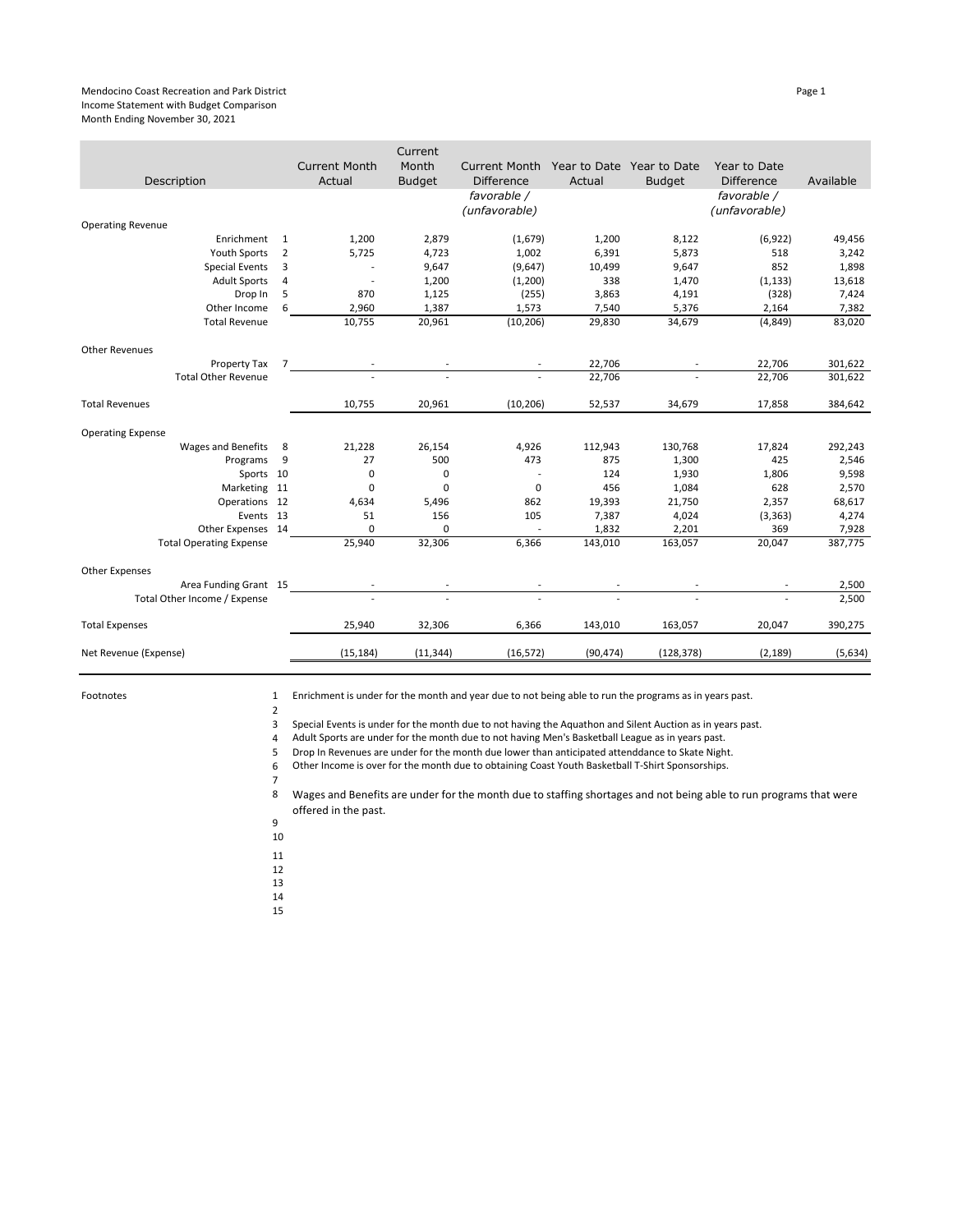#### C.V. Starr Community Center Page 1 Income Statement with Budget Comparison Month Ending November 30, 2021

| <b>Description</b>                               | <b>Current</b><br><b>Month Actual</b> | <b>Budget</b> |    | <b>Current Month Current Month</b><br><b>Difference</b> |    | <b>Year to Date</b><br><b>Actual</b> |      | <b>Year to Date</b><br><b>Budget</b> |     | <b>Year to Date</b><br><b>Difference</b> |     | <b>Available</b> |
|--------------------------------------------------|---------------------------------------|---------------|----|---------------------------------------------------------|----|--------------------------------------|------|--------------------------------------|-----|------------------------------------------|-----|------------------|
|                                                  |                                       |               |    | favorable /<br>(unfavorable)                            |    |                                      |      |                                      |     | favorable /<br>(unfavorable)             |     |                  |
| <b>Operating Revenue</b>                         |                                       |               |    |                                                         |    |                                      |      |                                      |     |                                          |     |                  |
| General Admission 1                              | Ś<br>24,806                           | \$<br>28,978  | \$ | $(4, 172)$ \$                                           |    | 134,090 \$                           |      | 155,155 \$                           |     | $(21,065)$ \$                            |     | 241,866          |
| Rentals 3                                        | \$<br>589                             | \$<br>785     | \$ | $(196)$ \$                                              |    | 8,757                                | S.   | 11,564                               | -\$ | $(2,807)$ \$                             |     | 20,666           |
| Registration 4                                   | 2,782<br>\$                           | \$<br>2,781   | Ŝ  | $\mathbf{1}$                                            | Ŝ. | 15,147                               | -Ś   | 13,496                               | - Ś | $1,651$ \$                               |     | 18,039           |
| Merchandise 5                                    | 439<br>\$                             | \$<br>96      | \$ | $342 \quad$ \$                                          |    | 2,484                                | - \$ | 1,448                                | -Ś  | 1,036                                    | -\$ | 1,112            |
| Miscellaneous 6                                  | \$<br>51                              | \$<br>272     | Ŝ  | $(222)$ \$                                              |    | $(115)$ \$                           |      | 1,155                                | .s  | $(1,269)$ \$                             |     | 2,868            |
| <b>Total Revenue</b>                             | 28,666                                | 32,913        |    | (4, 247)                                                |    | 160,363                              |      | 182,818                              |     | (22, 454)                                |     | 284,551          |
|                                                  |                                       |               |    |                                                         |    |                                      |      |                                      |     |                                          |     |                  |
| <b>Operating Expense</b>                         |                                       |               |    |                                                         |    |                                      |      |                                      |     |                                          |     |                  |
| Wages and Benefits 7                             | 55,597                                | 80,182        |    | 24,584                                                  |    | 304,345                              |      | 400,909                              |     | 96,564                                   |     | 657,836          |
| Utilities 8                                      | 21,723                                | 19,236        |    | (2,487)                                                 |    | 129,181                              |      | 105,552                              |     | (23, 629)                                |     | 142,816          |
| Outreach 9                                       | 510                                   | 1,264         |    | 754                                                     |    | 5,207                                |      | 7,740                                |     | 2,533                                    |     | 16,993           |
| Maintenance 10                                   | 1,411                                 | 1,648         |    | 237                                                     |    | 14,034                               |      | 12,047                               |     | (1,987)                                  |     | 151,491          |
| Operations 11                                    | 13,056                                | 12,454        |    | (602)                                                   |    | 82,630                               |      | 85,601                               |     | 2,971                                    |     | 127,697          |
| Other Expenses 12                                | 2,500                                 | 2,500         |    |                                                         |    | 5,000                                |      | 5,550                                |     | 550                                      |     | 10,350           |
| <b>Total Operating Expense</b>                   | 94,797                                | 117,284       |    | 22,487                                                  |    | 540,396                              |      | 617,399                              |     | 77,003                                   |     | 1,107,184        |
| <b>Total Expenses</b>                            | 94,797                                | 117,284       |    | 22,487                                                  |    | 540,396                              |      | 617,399                              |     | 77,003                                   |     | (540, 396)       |
| Net Revenue (Expense)                            | (66, 131)                             | (84, 371)     |    | 18,240                                                  |    | (380, 033)                           |      | (434,581)                            |     | 54,548                                   |     | 824,947          |
| <b>Enterprise Fund Allocation for Operations</b> | 66,131                                |               |    |                                                         |    |                                      |      |                                      |     |                                          |     |                  |

Net Operating Income and the set of the set of the set of the set of the set of the set of the set of the set o

Footnotes 1

General Admissions are under for the month likely due to public hesitancy from COVID-19.

- 2 3 4
	-
- 5 6
- 7 Wages and benefits are significantly under for the month due to staffing vacancies.
- 8 Utilities are over year-to-date due to significantly higher than anticipated propane bills. The propane increase is still being investigated.
- 9
- 10
- 11
- 12
- 13
- 14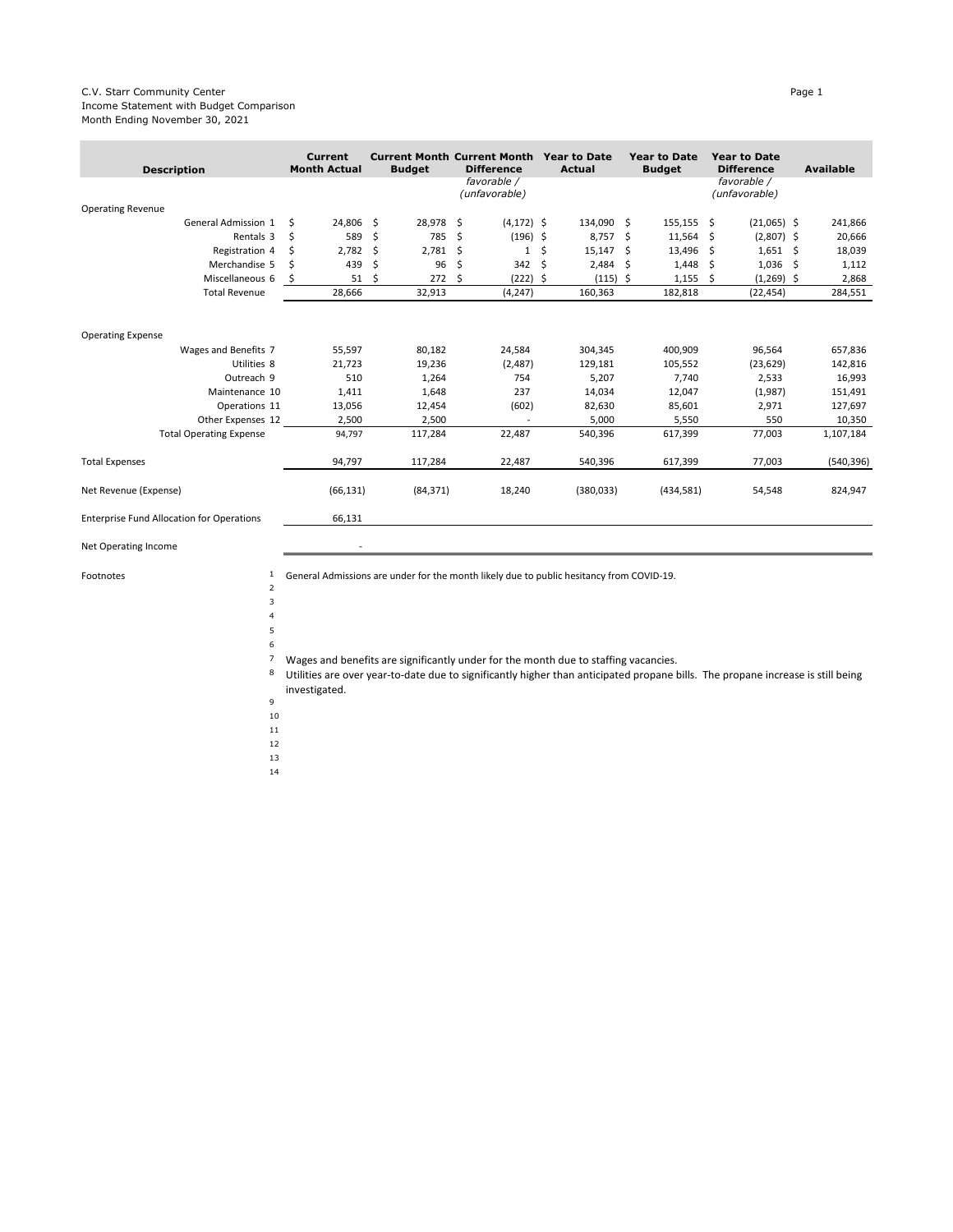### **Mendo Coast Rec Park District Check Register For the Period From Nov 1, 2021 to Nov 30, 2021**

| Check # | <b>Date</b> | Payee                            | <b>Cash Account</b> | <b>Amount</b> |
|---------|-------------|----------------------------------|---------------------|---------------|
| DD1088  | 11/1/21     | Michela Sarti                    | 1020                | 278.76        |
| 1302    | 11/1/21     | Cynthia Farrel-Lane              | 1020                | 263.78        |
| 1303    | 11/2/21     | ANNA-KRISTINA ROSENQUIST         | 1020                | 65.07         |
| 1304    | 11/2/21     | <b>BETH PINE</b>                 | 1020                | 1,063.96      |
| 1305    | 11/2/21     | Law Office of Jacob R. Patterson | 1020                | 3,605.00      |
| 1306    | 11/2/21     | Moneque Wooden                   | 1020                | 2,133.01      |
| 1307    | 11/2/21     | Law Offices of Nelson J. Lee     | 1020                | 220.00        |
| 1308    | 11/2/21     | US CELLULAR                      | 1020                | 131.26        |
| DD1088  | 11/11/21    | Employee Payroll                 | 1020                | 137.02        |
| DD1089  | 11/11/21    | Employee Payroll                 | 1020                | 347.71        |
| DD1090  | 11/11/21    | Employee Payroll                 | 1020                | 1,207.82      |
| DD1091  | 11/11/21    | Employee Payroll                 | 1020                | 73.34         |
| DD1092  | 11/11/21    | Employee Payroll                 | 1020                | 538.17        |
| DD1093  | 11/11/21    | Employee Payroll                 | 1020                | 410.55        |
| DD1094  | 11/11/21    | Employee Payroll                 | 1020                | 212.38        |
| DD1095  | 11/11/21    | Employee Payroll                 | 1020                | 1,249.74      |
| DD1096  | 11/11/21    | Employee Payroll                 | 1020                | 109.62        |
| DD1097  | 11/11/21    | Employee Payroll                 | 1020                | 188.41        |
| DD1098  | 11/11/21    | Employee Payroll                 | 1020                | 362.95        |
|         | 11/11/21    |                                  |                     |               |
| DD1099  |             | Employee Payroll                 | 1020                | 763.39        |
| DD1100  | 11/11/21    | <b>Employee Payroll</b>          | 1020                | 369.97        |
| DD1101  | 11/11/21    | Employee Payroll                 | 1020                | 419.75        |
| DD1102  | 11/11/21    | <b>Employee Payroll</b>          | 1020                | 522.85        |
| DD1103  | 11/11/21    | Employee Payroll                 | 1020                | 2,198.28      |
| 1309    | 11/11/21    | Employee Payroll                 | 1020                | 369.97        |
| 1310    | 11/11/21    | Employee Payroll                 | 1020                | 78.10         |
| 1311    | 11/11/21    | Employee Payroll                 | 1020                | 27.50         |
| 1312    | 11/11/21    | Employee Payroll                 | 1020                | 496.45        |
| 1313    | 11/11/21    | Employee Payroll                 | 1020                | 487.92        |
| 1314    | 11/11/21    | Employee Payroll                 | 1020                | 324.96        |
| 1315    | 11/11/21    | Employee Payroll                 | 1020                | 43.84         |
| 1316    | 11/11/21    | Employee Payroll                 | 1020                | 498.77        |
| 1317    | 11/11/21    | Employee Payroll                 | 1020                | 311.73        |
| 1318    | 11/11/21    | Employee Payroll                 | 1020                | 126.75        |
| 1319    | 11/11/21    | <b>Employee Payroll</b>          | 1020                | 164.43        |
| 1320    | 11/11/21    | <b>Employee Payroll</b>          | 1020                | 1,291.04      |
| 1321    | 11/11/21    | <b>Employee Payroll</b>          | 1020                | 49.87         |
| 1322    | 11/11/21    | <b>Employee Payroll</b>          | 1020                | 493.37        |
| 1323    | 11/11/21    | <b>Employee Payroll</b>          | 1020                | 260.35        |
|         | 11/11/21    | <b>EFTPS</b>                     | 1020                | 3,930.95      |
|         | 11/11/21    | Employment Development Dept.     | 1020                | 680.06        |
| 1324    | 11/12/21    | Employee Payroll                 | 1020                | 412.03        |
| 1325    | 11/12/21    | <b>Employee Payroll</b>          | 1020                | 131.99        |
| 1326    | 11/12/21    | <b>Employee Payroll</b>          | 1020                | 150.73        |
|         | 11/14/21    | Mendocino Community Network      | 1020                | 116.29        |
| DD1104  | 11/24/21    | Employee Payroll                 | 1020                | 100.48        |
| DD1105  | 11/24/21    | Employee Payroll                 | 1020                | 347.71        |
|         | 11/24/21    | Employee Payroll                 |                     |               |
| DD1106  |             |                                  | 1020                | 201.89        |
| DD1107  | 11/24/21    | <b>Employee Payroll</b>          | 1020                | 1,180.13      |
| DD1108  | 11/24/21    | Employee Payroll                 | 1020                | 73.34         |
| DD1109  | 11/24/21    | Employee Payroll                 | 1020                | 501.15        |
| DD1110  | 11/24/21    | Employee Payroll                 | 1020                | 410.55        |
| DD1111  | 11/24/21    | Employee Payroll                 | 1020                | 354.51        |
| DD1112  | 11/24/21    | Employee Payroll                 | 1020                | 232.94        |
| DD1113  | 11/24/21    | Employee Payroll                 | 1020                | 43.84         |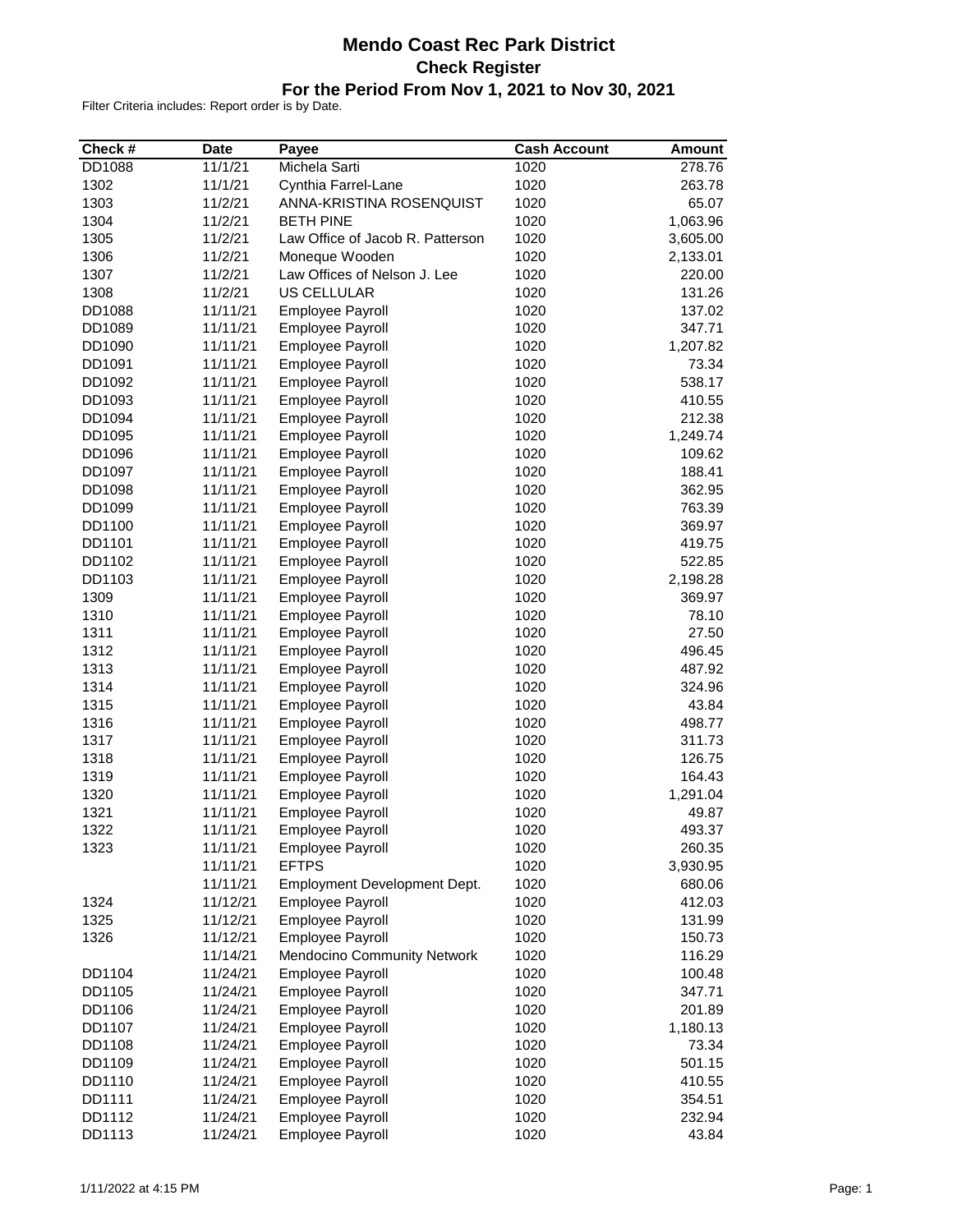### **Mendo Coast Rec Park District Check Register For the Period From Nov 1, 2021 to Nov 30, 2021**

| Check #      | <b>Date</b> | Payee                        | <b>Cash Account</b> | <b>Amount</b> |
|--------------|-------------|------------------------------|---------------------|---------------|
| DD1114       | 11/24/21    | <b>Employee Payroll</b>      | 1020                | 1,275.93      |
| DD1115       | 11/24/21    | Employee Payroll             | 1020                | 287.75        |
| DD1116       | 11/24/21    | Employee Payroll             | 1020                | 311.70        |
| DD1117       | 11/24/21    | Employee Payroll             | 1020                | 771.88        |
| DD1118       | 11/24/21    | Employee Payroll             | 1020                | 287.75        |
| DD1119       | 11/24/21    | Employee Payroll             | 1020                | 522.85        |
| DD1120       | 11/24/21    | Employee Payroll             | 1020                | 624.60        |
| DD1121       | 11/24/21    | Employee Payroll             | 1020                | 50.47         |
| 1327         | 11/24/21    | Employee Payroll             | 1020                | 349.40        |
| 1328         | 11/24/21    | Employee Payroll             | 1020                | 26.03         |
| 1329         | 11/24/21    | Employee Payroll             | 1020                | 318.35        |
| 1330         | 11/24/21    | Employee Payroll             | 1020                | 418.96        |
| 1331         | 11/24/21    | Employee Payroll             | 1020                | 55.01         |
| 1332         | 11/24/21    | Employee Payroll             | 1020                | 488.73        |
| 1333         | 11/24/21    | Employee Payroll             | 1020                | 487.92        |
| 1334         | 11/24/21    | Employee Payroll             | 1020                | 599.44        |
| 1335         | 11/24/21    | Employee Payroll             | 1020                | 205.54        |
| 1336         | 11/24/21    | Employee Payroll             | 1020                | 287.75        |
| 1337         | 11/24/21    | Employee Payroll             | 1020                | 212.38        |
| 1338         | 11/24/21    | Employee Payroll             | 1020                | 1,188.51      |
| 1339         | 11/24/21    | Employee Payroll             | 1020                | 246.64        |
| 1340         | 11/24/21    | Employee Payroll             | 1020                | 517.66        |
| 1341         | 11/24/21    | Employee Payroll             | 1020                | 332.29        |
| 1342         | 11/24/21    | Employee Payroll             | 1020                | 41.11         |
| DD1122       | 11/24/21    | Employee Payroll             | 1020                | 47.46         |
| DD1123       | 11/24/21    | Employee Payroll             | 1020                | 2,198.28      |
| 1343         | 11/24/21    | Afterschool Guru             | 1020                | 4,480.00      |
| 1344         | 11/24/21    | <b>BETH PINE</b>             | 1020                | 285.16        |
| 1345         | 11/24/21    | <b>CV STARR CENTER</b>       | 1020                | 23,855.64     |
| 1346         | 11/24/21    | Kim Ramey                    | 1020                | 34.95         |
| 1347         | 11/24/21    | Moneque Wooden               | 1020                | 527.53        |
| 1348         | 11/24/21    | PROVENCHER & FLATT LLP       | 1020                | 200.00        |
| 1349         | 11/24/21    | Sandra Carmichael            | 1020                | 126.17        |
| 1350         | 11/24/21    | US CELLULAR                  | 1020                | 136.26        |
|              | 11/25/21    | <b>EFTPS</b>                 | 1020                | 4,252.77      |
|              | 11/25/21    | Employment Development Dept. | 1020                | 822.61        |
| <b>Total</b> |             |                              |                     | 77,641.91     |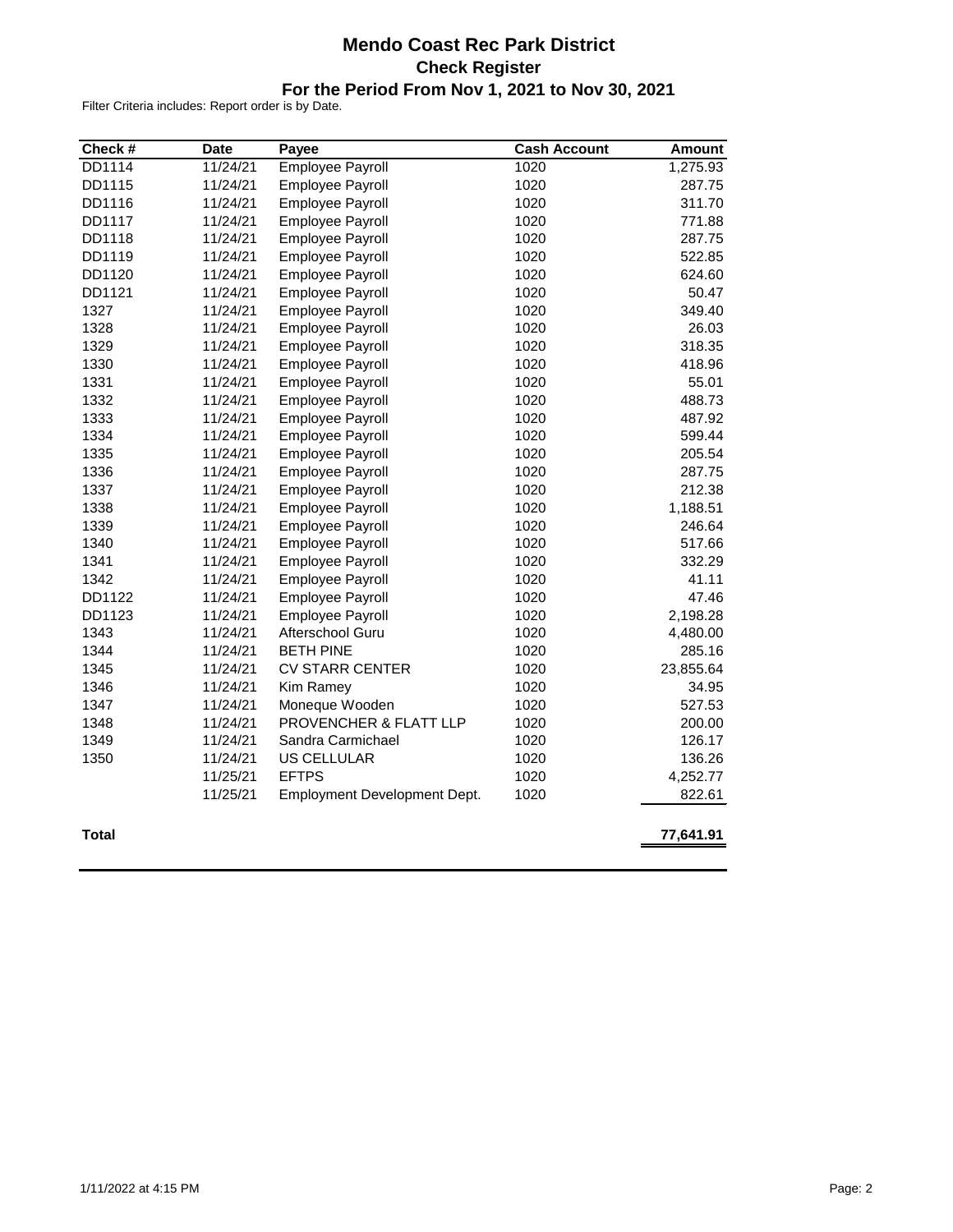### **C.V. Starr Community Center Check Register For the Period From Nov 1, 2021 to Nov 30, 2021**

| Check # | <b>Date</b> | Payee                                 | <b>Cash Account</b> | <b>Amount</b> |
|---------|-------------|---------------------------------------|---------------------|---------------|
| 2066V   | 11/2/21     | Maria May                             | 1020                | $-80.00$      |
| 2106    | 11/2/21     | Maria May                             | 1020                | 80.00         |
| 2107    | 11/2/21     | AT&T                                  | 1020                | 135.08        |
| 2108    | 11/2/21     | Carly Wells                           | 1020                | 212.74        |
| 2109    | 11/2/21     | Comcast                               | 1020                | 149.99        |
| 2110    | 11/2/21     | Deep Valley Security                  | 1020                | 77.90         |
| 2111    | 11/2/21     | <b>Edward Jones</b>                   | 1020                | 599.92        |
| 2112    | 11/2/21     | Fort Bragg Electric, Inc              | 1020                | 432.88        |
| 2113    | 11/2/21     | Grainger                              | 1020                | 30.53         |
| 2114    | 11/2/21     | Kimberly Ramey                        | 1020                | 699.40        |
| 2115    | 11/2/21     | <b>KLH Consulting</b>                 | 1020                | 225.00        |
| 2116    | 11/2/21     | Leticia Segura                        | 1020                | 350.00        |
| 2117    | 11/2/21     | <b>Lincoln Aquatics</b>               | 1020                | 3,380.90      |
| 2118    | 11/2/21     | Mendocino Coast Clinics               | 1020                | 1,005.00      |
| 2119    | 11/2/21     | Mendo Mill                            | 1020                | 43.35         |
| 2120    | 11/2/21     | <b>MDMCS</b>                          | 1020                | 120.00        |
| 2121    | 11/2/21     | North Coast Plumbing Heating & Sheet  | 1020                | 150.00        |
| 2122    | 11/2/21     | <b>Office Depot</b>                   | 1020                | 229.29        |
| 2123    | 11/2/21     | Pacific Gas and Electric              | 1020                | 18.74         |
| 2124    | 11/2/21     | Nick Barbieri Trucking, LLC           | 1020                | 81.17         |
| 2125    | 11/2/21     | Rossi Building Materials              | 1020                | 66.57         |
| 2126    | 11/2/21     | Solid Waste of Willits                | 1020                | 39.89         |
| 2127    | 11/2/21     | <b>Toshiba America Business Solut</b> | 1020                | 178.23        |
| 2128    | 11/3/21     | Pacific Gas and Electric              | 1020                | 8,321.73      |
| DD4116  | 11/11/21    | Employee Payroll                      | 1020                | 1,851.88      |
| DD4117  | 11/11/21    | Employee Payroll                      | 1020                | 1,740.82      |
| DD4118  | 11/11/21    | Employee Payroll                      | 1020                | 1,352.92      |
| DD4119  | 11/11/21    | Employee Payroll                      | 1020                | 1,673.33      |
| DD4120  | 11/11/21    | Employee Payroll                      | 1020                | 1,648.72      |
| DD4121  | 11/11/21    | Employee Payroll                      | 1020                | 85.86         |
| DD4122  | 11/11/21    | Employee Payroll                      | 1020                | 608.83        |
| DD4123  | 11/11/21    | Employee Payroll                      | 1020                | 54.61         |
| DD4124  | 11/11/21    | Employee Payroll                      | 1020                | 1,451.85      |
| DD4125  | 11/11/21    | Employee Payroll                      | 1020                | 1,272.98      |
| DD4126  | 11/11/21    | <b>Employee Payroll</b>               | 1020                | 968.21        |
| DD4127  | 11/11/21    | Employee Payroll                      | 1020                | 486.73        |
| DD4128  | 11/11/21    | <b>Employee Payroll</b>               | 1020                | 248.01        |
| DD4129  | 11/11/21    | <b>Employee Payroll</b>               | 1020                | 89.64         |
| DD4130  | 11/11/21    | <b>Employee Payroll</b>               | 1020                | 145.88        |
| DD4131  | 11/11/21    | Employee Payroll                      | 1020                | 606.54        |
| DD4132  | 11/11/21    | Employee Payroll                      | 1020                | 109.08        |
| DD4133  | 11/11/21    | Employee Payroll                      | 1020                | 101.59        |
| DD4134  | 11/11/21    | Employee Payroll                      | 1020                | 499.72        |
| DD4135  | 11/11/21    | <b>Employee Payroll</b>               | 1020                | 89.64         |
| DD4136  | 11/11/21    | Employee Payroll                      | 1020                | 163.61        |
| DD4137  | 11/11/21    | Employee Payroll                      | 1020                | 87.53         |
| DD4138  | 11/11/21    | Employee Payroll                      | 1020                | 881.65        |
| DD4139  | 11/11/21    | <b>Employee Payroll</b>               | 1020                | 1,262.94      |
| 2147    | 11/11/21    | Employee Payroll                      | 1020                | 64.64         |
| 2146    | 11/11/21    | Employee Payroll                      | 1020                | 124.00        |
| 2145    | 11/11/21    | Employee Payroll                      | 1020                | 469.22        |
| 2144    | 11/11/21    | Employee Payroll                      | 1020                | 44.82         |
| 2143    | 11/11/21    | Employee Payroll                      | 1020                | 284.48        |
| 2142    | 11/11/21    | Employee Payroll                      | 1020                | 182.36        |
| 2141    | 11/11/21    | Employee Payroll                      | 1020                | 369.53        |
|         |             |                                       |                     |               |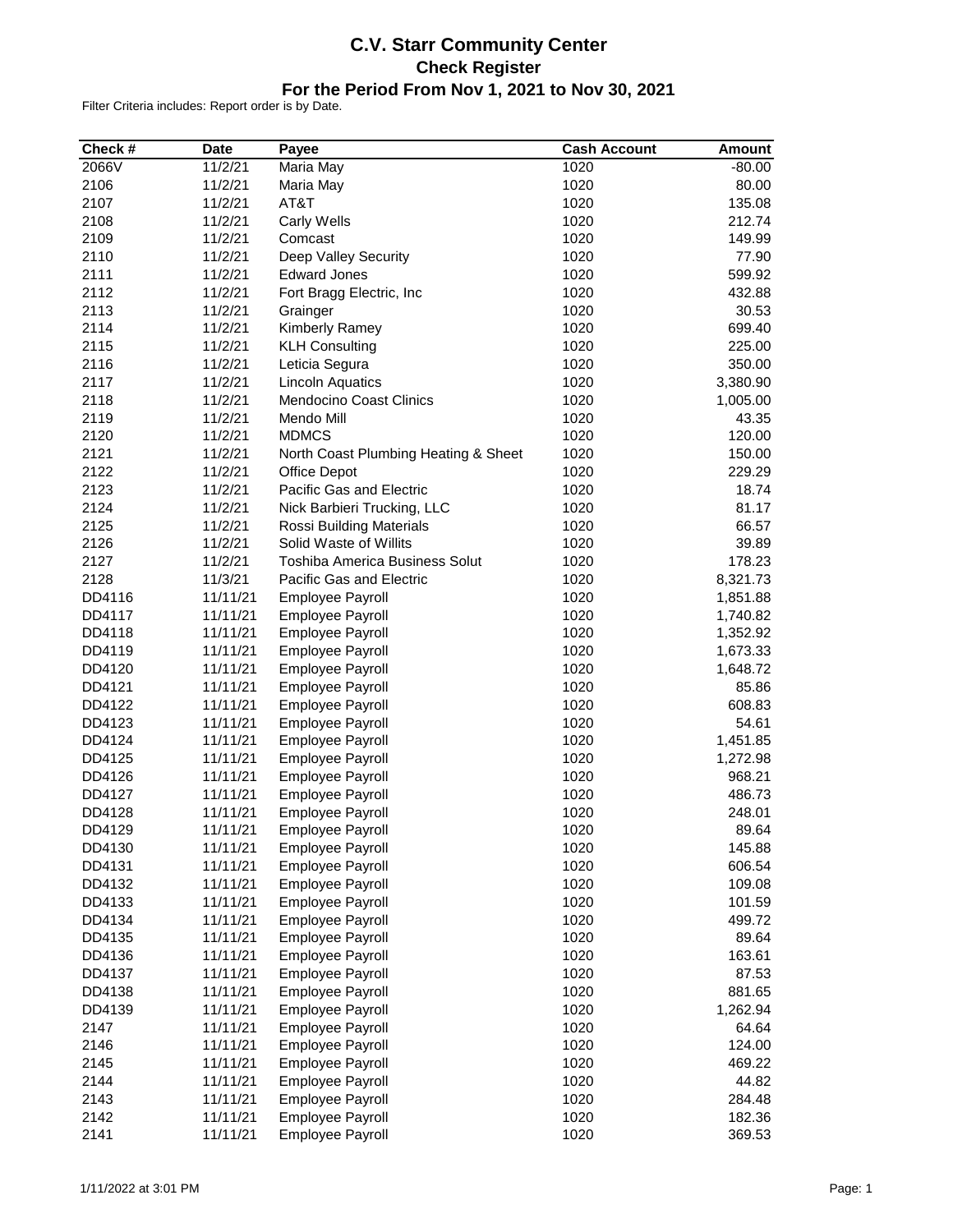### **C.V. Starr Community Center Check Register For the Period From Nov 1, 2021 to Nov 30, 2021**

| Check #      | <b>Date</b>          | Payee                   | <b>Cash Account</b> | <b>Amount</b> |
|--------------|----------------------|-------------------------|---------------------|---------------|
| 2140         | 11/11/21             | Employee Payroll        | 1020                | 211.53        |
| 2139         | 11/11/21             | <b>Employee Payroll</b> | 1020                | 115.16        |
| 2138         | 11/11/21             | <b>Employee Payroll</b> | 1020                | 415.78        |
| 2137         | 11/11/21             | <b>Employee Payroll</b> | 1020                | 329.23        |
| 2136         | 11/11/21             | <b>Employee Payroll</b> | 1020                | 1,285.62      |
| 2135         | 11/11/21             | <b>Employee Payroll</b> | 1020                | 78.44         |
| 2134         | 11/11/21             | <b>Employee Payroll</b> | 1020                | 1,938.82      |
| 2133         | 11/11/21             | <b>Employee Payroll</b> | 1020                | 203.99        |
| 2132         | 11/11/21             | <b>Employee Payroll</b> | 1020                | 277.19        |
| 2131         | 11/11/21             | <b>Employee Payroll</b> | 1020                | 175.06        |
| 2130         | 11/11/21             | Employee Payroll        | 1020                | 710.62        |
| 2129         | 11/11/21             | <b>Employee Payroll</b> | 1020                | 364.72        |
| 2150         | 11/11/21             | <b>Kristin Pote</b>     | 1020                | 450.00        |
|              | 11/11/21             | EDD                     | 1020                | 1,125.98      |
|              | 11/11/21             | <b>EFTPS</b>            | 1020                | 6,699.95      |
|              | 11/11/21             | <b>EDD</b>              | 1020                | 1,043.96      |
|              | 11/11/21             | <b>EFTPS</b>            | 1020                | 6,279.40      |
|              | 11/15/21             | Aflac                   | 1020                | 151.94        |
| DD4140       | 11/24/21             | <b>Employee Payroll</b> | 1020                | 1,851.88      |
| DD4141       | 11/24/21             | <b>Employee Payroll</b> | 1020                | 1,740.82      |
| DD4142       | 11/24/21             | <b>Employee Payroll</b> | 1020                | 1,352.92      |
| DD4143       | 11/24/21             | <b>Employee Payroll</b> | 1020                | 1,504.70      |
| DD4144       | 11/24/21             | <b>Employee Payroll</b> | 1020                | 1,648.72      |
| DD4145       | 11/24/21             | <b>Employee Payroll</b> | 1020                | 85.86         |
| DD4146       | 11/24/21             | Employee Payroll        | 1020                | 602.37        |
| DD4147       | 11/24/21             | Employee Payroll        | 1020                | 1,267.95      |
| DD4148       | 11/24/21             | <b>Employee Payroll</b> | 1020                | 1,404.42      |
| DD4149       | 11/24/21             | <b>Employee Payroll</b> | 1020                | 988.99        |
| DD4150       | 11/24/21             | <b>Employee Payroll</b> | 1020                | 542.59        |
| DD4151       | 11/24/21             | <b>Employee Payroll</b> | 1020                | 67.22         |
| DD4152       | 11/24/21             | <b>Employee Payroll</b> | 1020                | 27.27         |
| DD4153       | 11/24/21             | <b>Employee Payroll</b> | 1020                | 136.35        |
| DD4154       | 11/24/21             | <b>Employee Payroll</b> | 1020                | 164.81        |
| DD4155       | 11/24/21             | <b>Employee Payroll</b> | 1020                | 1,055.51      |
| DD4156       | 11/24/21             | <b>Employee Payroll</b> | 1020                | 284.48        |
| DD4157       | 11/24/21             | Employee Payroll        | 1020                | 67.22         |
| DD4158       | 11/24/21             | <b>Employee Payroll</b> | 1020                | 163.61        |
| DD4159       | 11/24/21             | <b>Employee Payroll</b> | 1020                | 189.65        |
| DD4160       | 11/24/21             | Employee Payroll        | 1020                | 881.65        |
| 2151         | 11/24/21             | Employee Payroll        | 1020                | 1,938.82      |
| 2152         | 11/24/21             | <b>Employee Payroll</b> | 1020                | 40.12         |
| 2153         | 11/24/21             | <b>Employee Payroll</b> | 1020                | 64.64         |
| 2154         | 11/24/21             | <b>Employee Payroll</b> | 1020                | 175.06        |
|              |                      |                         | 1020                | 475.93        |
| 2155<br>2156 | 11/24/21<br>11/24/21 | <b>Employee Payroll</b> | 1020                | 222.47        |
|              |                      | <b>Employee Payroll</b> |                     |               |
| 2157         | 11/24/21             | <b>Employee Payroll</b> | 1020                | 58.35         |
| 2158         | 11/24/21             | <b>Employee Payroll</b> | 1020                | 365.95        |
| 2159         | 11/24/21             | Employee Payroll        | 1020                | 324.60        |
| 2160         | 11/24/21             | <b>Employee Payroll</b> | 1020                | 145.47        |
| 2161         | 11/24/21             | <b>Employee Payroll</b> | 1020                | 447.76        |
| 2162         | 11/24/21             | Employee Payroll        | 1020                | 491.20        |
| 2163         | 11/24/21             | <b>Employee Payroll</b> | 1020                | 1,057.94      |
| 2164         | 11/24/21             | <b>Employee Payroll</b> | 1020                | 101.99        |
| 2165         | 11/24/21             | <b>Employee Payroll</b> | 1020                | 310.01        |
| 2166         | 11/24/21             | <b>Employee Payroll</b> | 1020                | 62.00         |